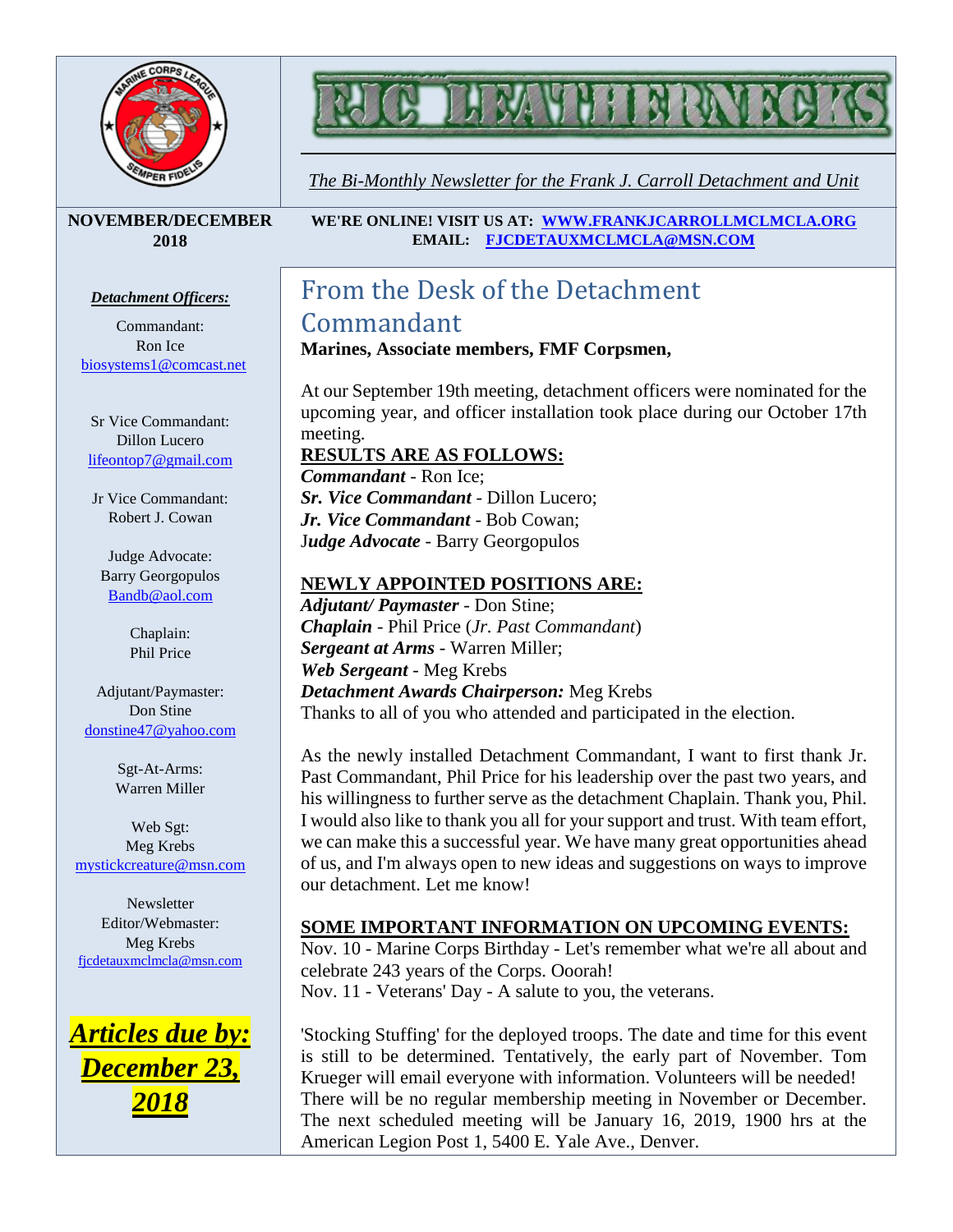#### **Three things you are encouraged to do:**

1. Attend monthly detachment meetings.

2. Volunteer

3. Recruit new members.



#### **Websites of interest**

National MCL [www.mclnational.org](http://www.mclnational.org/)

National MCLA [www.nationalmcla.org](http://www.nationalmcla.org/)

MODD Kennel [www.moddkennel.org](http://www.moddkennel.org/)

National MODD Fleas [www.nationalmoddfleas.org](http://www.nationalmoddfleas.org/)

Rocky Mountain Division MCL AND MCLA [www.mcleaguerckymntdiv.or](http://www.mcleaguerckymntdiv.org/) [g](http://www.mcleaguerckymntdiv.org/)



Thank you all. Semper Fi!

Ron Ice Detachment Commandant [biosystems1@comcast.net](mailto:biosystems1@comcast.net)

#### From the Desk of the Detachment Sr Vice Commandant **No Article**

From the Desk of the Detachment Jr Vice Commandant **No Article**

From the Desk of the Detachment Judge Advocate **No Article**

#### From the Past Detachment Judge Advocate From the Bylaws Committee,

The Frank J. Carroll Detachment Bylaws have been updated. There were several updates that were required due to the action taken at the 2018 National Convention. At the National Convention, the National Bylaws and Administrative Procedures were reformatted and rewritten. Of note, our changes included reference to several inclusions of required information pertaining to the Internal Revenue Service. We also included a change in the section for regular membership as eligible Navy Chaplains can now be regular members of the Marine Corps League.

To view the Bylaws or download a copy for your personal use, go to the Detachment Website: [www.frankjcarrollmclmcla.org](http://www.frankjcarrollmclmcla.org/)

Fred Krebs Past Judge Advocate



From the Desk of the Unit President **No Article**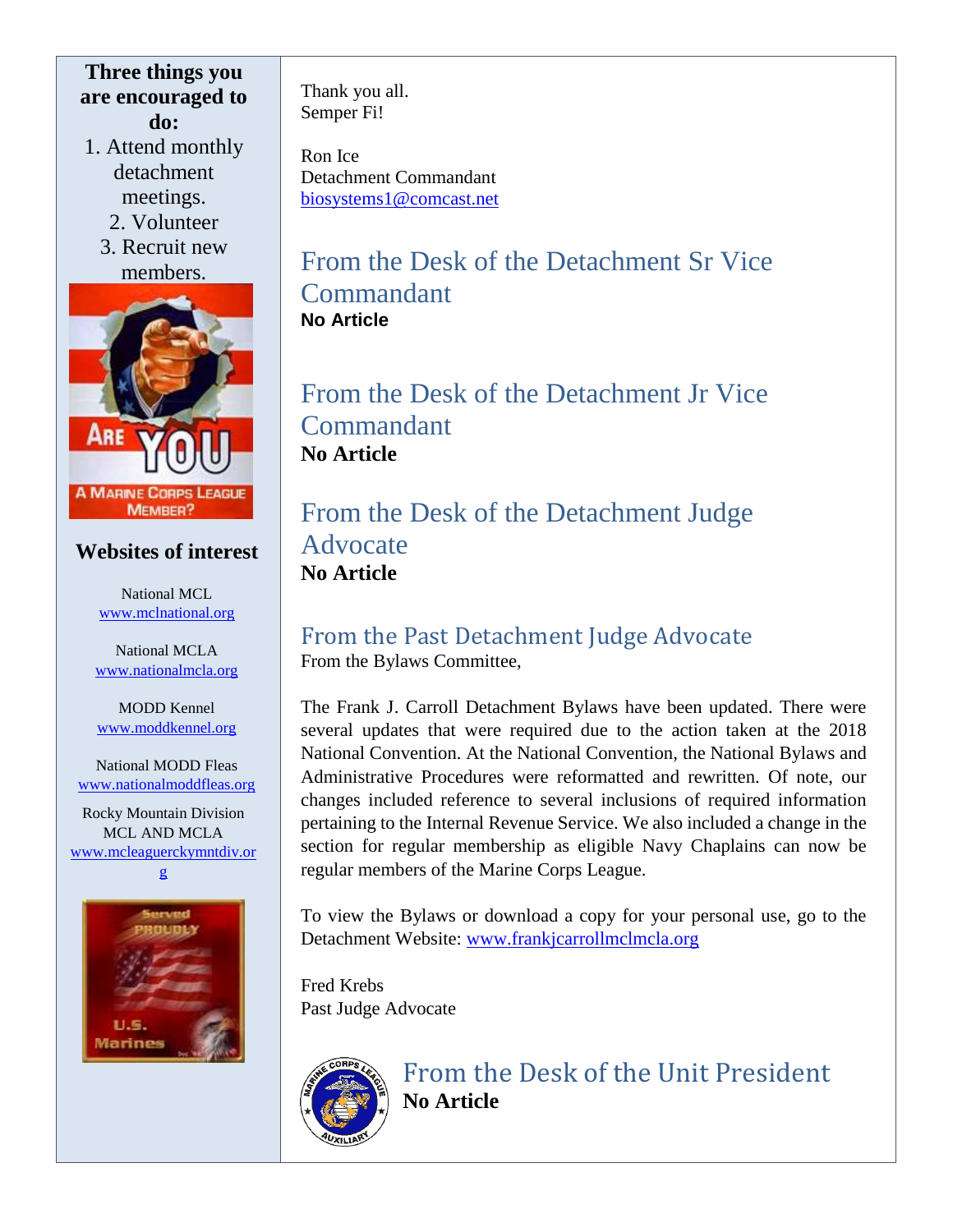

### Gunny Wing's 90<sup>th</sup> Birthday Party

On September 8<sup>th</sup> Life Frank J. Carroll Member GySgt Lynn R. Wing celebrated his 90<sup>th</sup> Birthday at The American Legion Post 1. The party was hosted his Daughter Sherry Wing. The Party was well attended by family and friends of the Wing Family.

Below are pictures from his birthday Party.





Gunny Wing & Daughter Sherry Wing



Gunny Wing with Former Broncos Player Billy Thompson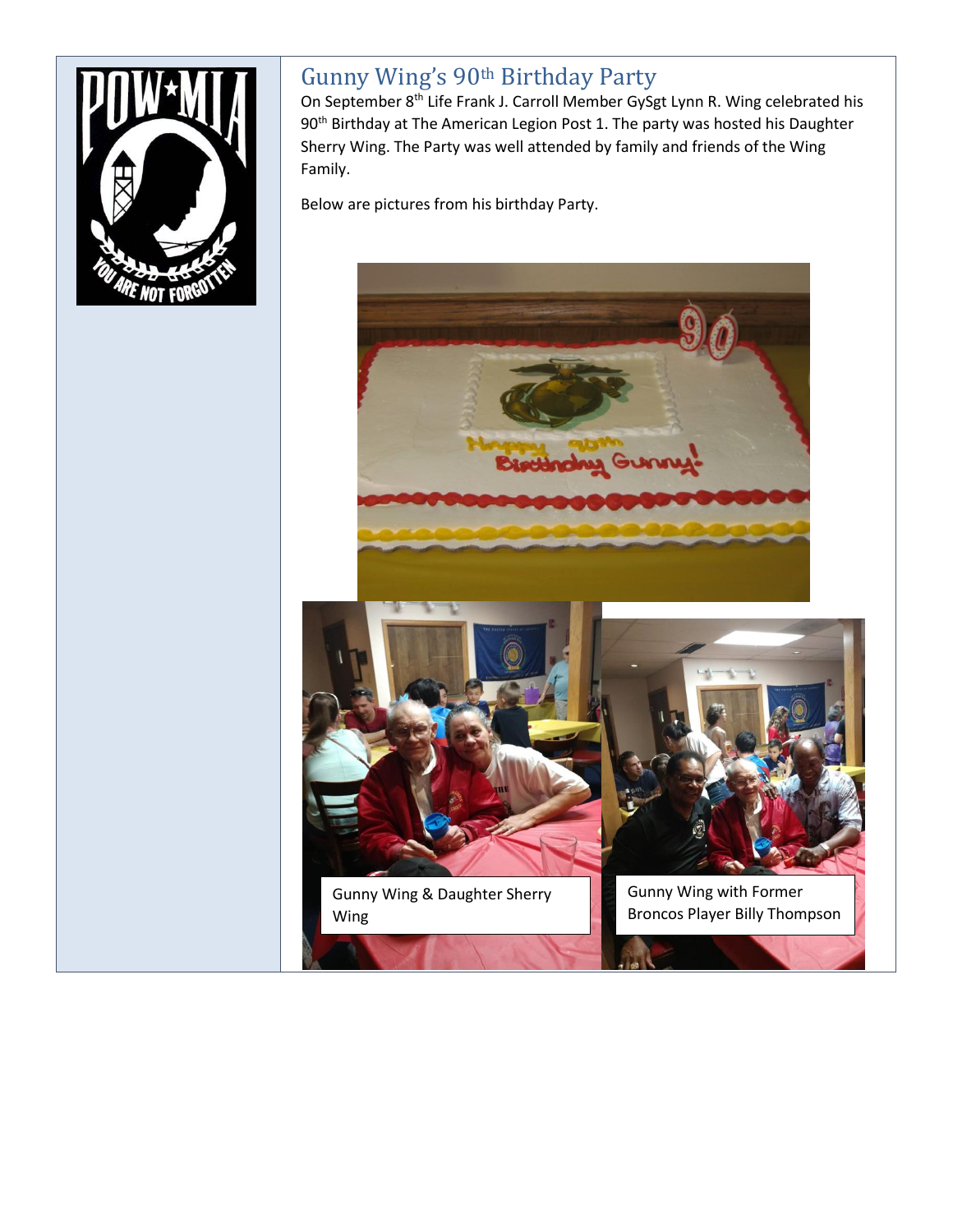

I have an MCL Red Blazer, size 48 Regular that I no longer need.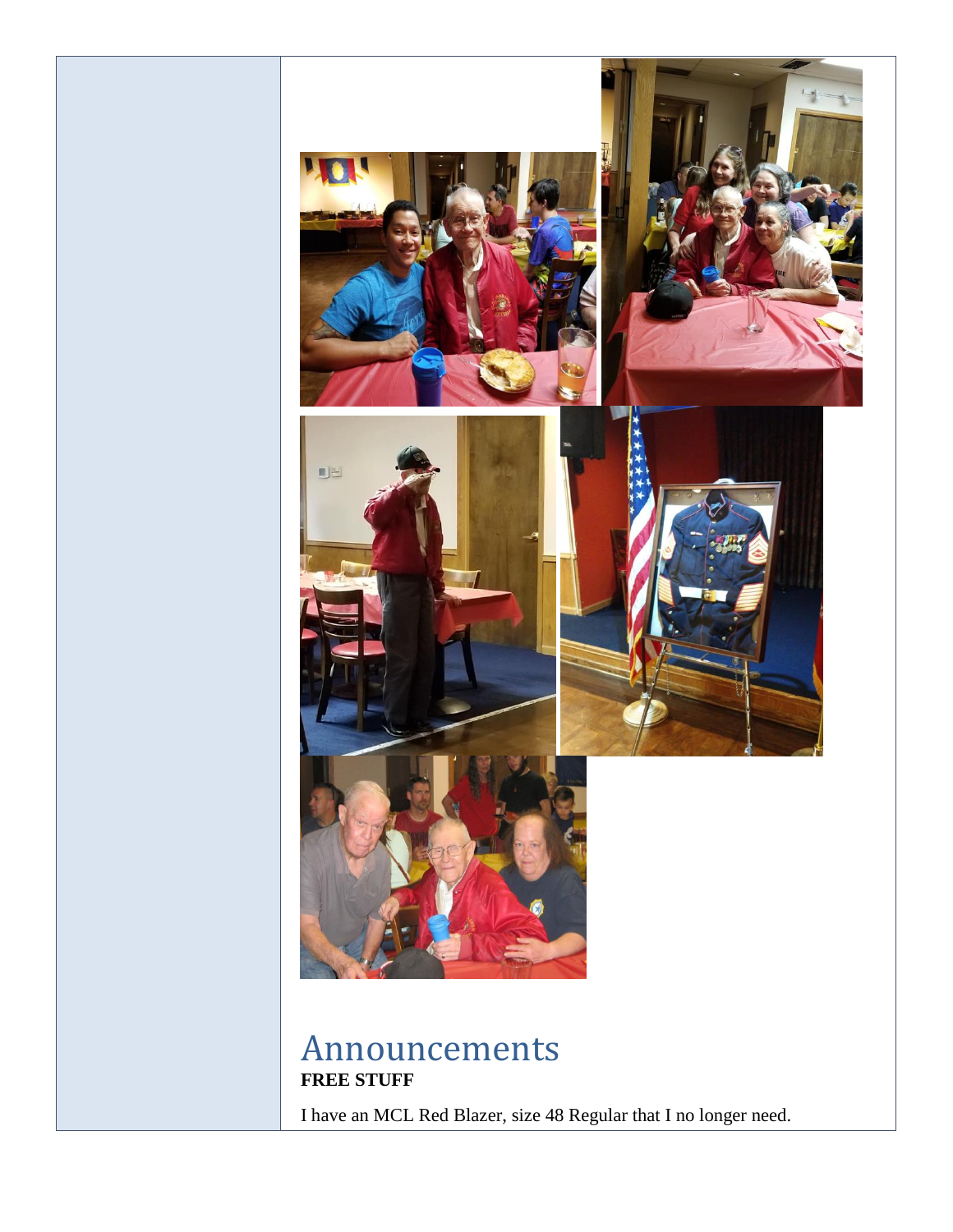The price is right -FREE. A new Blazer from National Ship's Store is \$215.00. If you are interested, please contact me and it is yours!

Fred Krebs 303-757-2887

If your dues are six (6) months or more past due, you will be removed from our roster before publication of our next newsletter.

Please note National will **no** longer be sending out Dues reminders. The Annual membership year is from September  $1<sup>st</sup>$  to August  $31<sup>st</sup>$ . Detachment dues are \$38.00 per year and to be sent directly to the Detachment Adjutant/Paymaster. All new regular members must be prepared to show proof of Honorable Marine service.

#### **EMAIL ADDRESSES**

If you did NOT receive this newsletter via email, it means your email isn't on the Detachment and Unit roster. Please email Meg Krebs with your email address to better improve Detachment and Unit communication at: [fjcdetauxmclmcla@msn.com.](mailto:fjcdetauxmclmcla@msn.com)

# **[New Mission at the VA is Service](https://militaryconnection.com/blog/new-mission-va-service/)**

New Mission at the VA is Service

Contributed by [Debbie Gregory](https://twitter.com/vamboa)

There is a new plan in the works to make customer service at the Veterans Administration (VA) priority one.

VA Secretary Robert Wilkie said that he has the commitment of Defense Secretary Jim Mattis to work together



on developing a new electronic "patient-centered health care system."

Wilkie referenced his late father, a severely wounded warrior, who had to handcarry his 800 pages of medical records to ensure he received the proper care at the VA.

Retired Army Lt. Col. Robert Leon Wilkie Sr. was severely wounded in the U.S. operation in Cambodia. The senior Wilkie had been a strapping 240 pounds before he was wounded in 1970. He returned home weighing 115 pounds.

"The VA is about serving veterans," said Wilkie. "My prime directive is customer service."

And customer service is what Wilkie is confident should improve under the VA Mission Act, which was recently signed into law. Increased funding as a result of